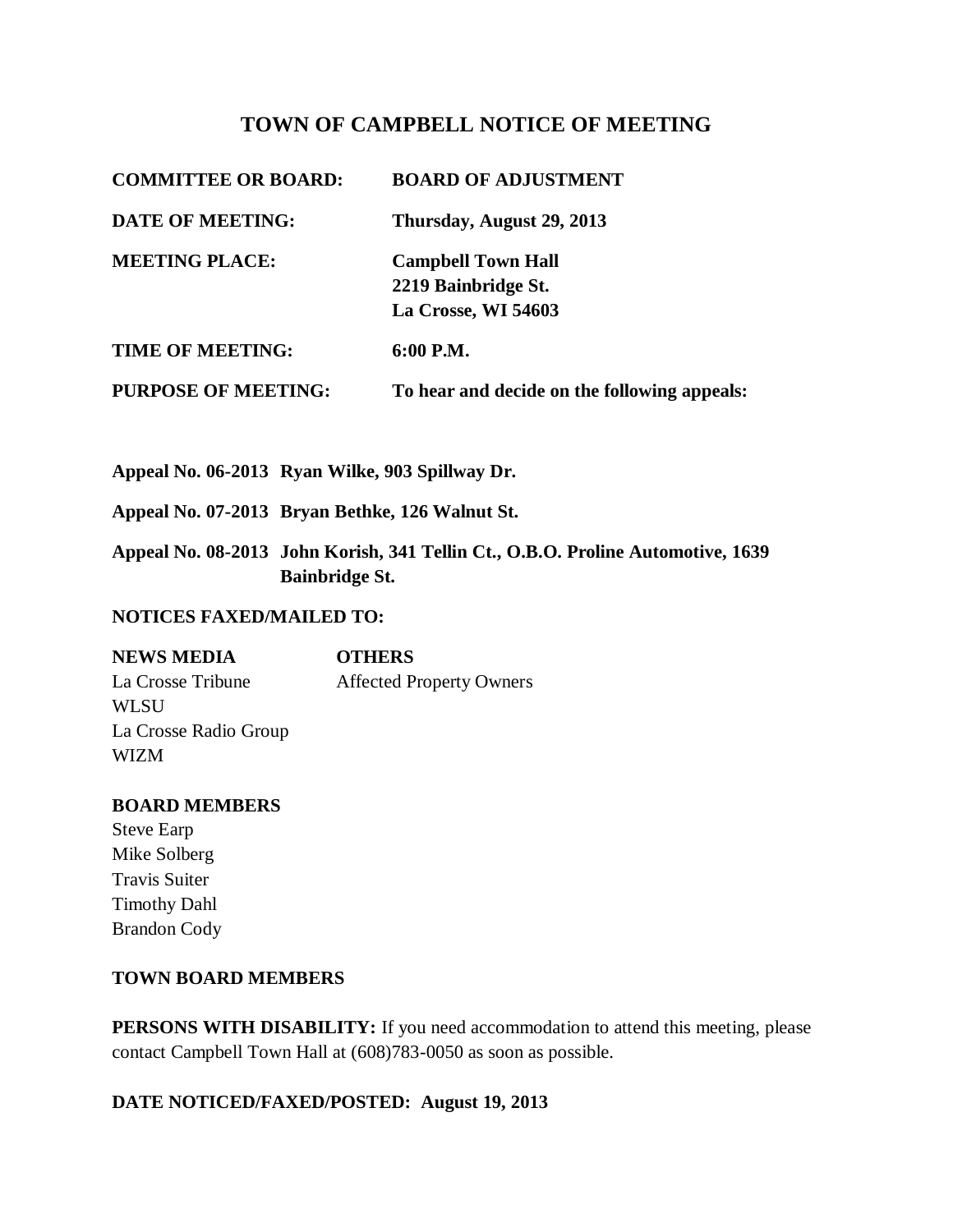### **NOTICE OF APPEAL**

NOTICE IS HEREBY GIVEN THAT ON THE 29<sup>TH</sup> day of AUGUST, 2013 at 6:00 P.M. AT CAMPBELL TOWN HALL, 2219 BAINBRIDGE STREET, LA CROSSE, WI, THERE WILL BE HEARD AND CONSIDERED BY THE BOARD OF ADJUSTMENT CREATED UNDER THE TERMS AND PROVISIONS OF THE TOWN OF CAMPBELL ZONING ORDINANCE, THE APPEAL OF:

# **RYAN WILKE, 903 SPILLWAY DR. LA CROSSE, WI 54603**

THE FOLLOWING DESCRIBED PROPERTY IN THE TOWN OF CAMPBELL: CHOPIESKAS ADDITION LOT 22 BLOCK 1 in Section 12, T16N, R8W. Tax Parcel #4-1912- 0.

REASON FOR APPEAL: Permit denied to construct a 572.26 sq. ft. swimming pool that together with an existing 32'x16' detached garage will exceed the allowable 768 sq. ft. area limit for accessory buildings on this 20,000 sq. ft. lot.

**ANY PERSON HAVING A CONCERN IN THIS MATTER WILL BE GIVEN THE OPPORTUNITY TO BE HEARD RELATIVE TO THE GRANTING OR DENIAL OF THE APPEAL.** *WRITTEN CORRESPONDENCE CAN BE READ INTO THE RECORD OF A PUBLIC HEARING BY THE SUBMITTING INTERESTED PARTY OR REPRESENTATIVE. A TECHNICAL REPORT PREPARED AND SUBMITTED BY OTHER GOVERNMENTAL AGENCIES SHALL BE READ INTO THE RECORD. ALL OTHER CORRESPONDENCE IS RETAINED ON FILE WITH THE ZONING ADMINISTRATOR.*  IF YOU HAVE ANY QUESTIONS, PLEASE CALL (608)783-0050.

DATED THIS day of  $\qquad \qquad$ 

\_\_\_\_\_\_\_\_\_\_\_\_\_\_\_\_\_\_\_\_\_\_\_\_\_\_\_\_\_\_\_\_\_\_\_\_\_\_\_\_\_\_\_\_\_\_\_

Chadwick Hawkins, Zoning Administrator

**PERSONS WITH DISABILITIES: IF YOU NEED ACCOMODATION TO ATTEND THIS MEETING, CONTACT CAMPBELL TOWN HALL (608)783-0050 THE WEDNESDAY BEFORE THE MEETING SO THAT ARRANGEMENTS CAN BE MADE.**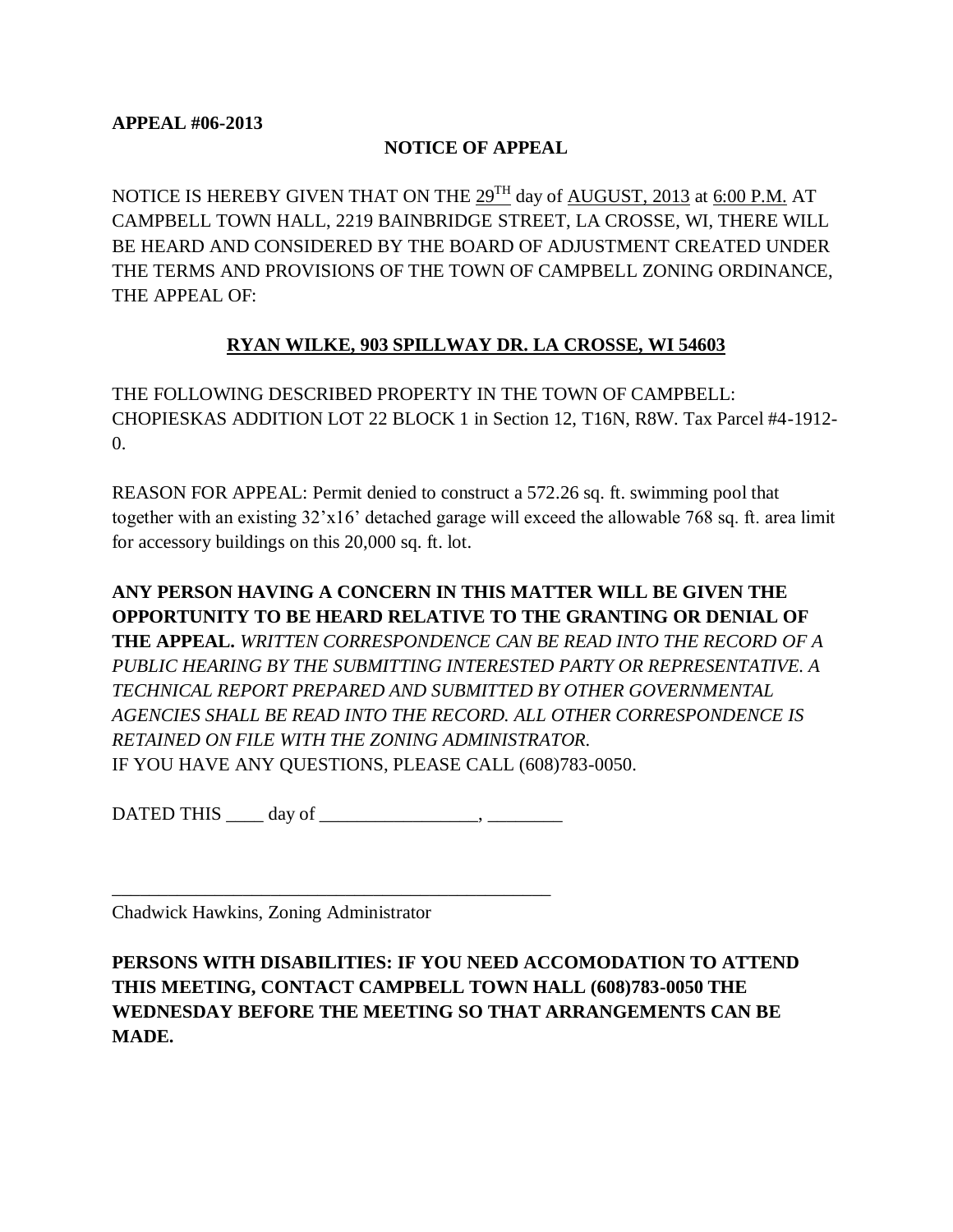### **NOTICE OF APPEAL**

NOTICE IS HEREBY GIVEN THAT ON THE 29<sup>TH</sup> day of AUGUST, 2013 at 6:00 P.M. AT CAMPBELL TOWN HALL, 2219 BAINBRIDGE STREET, LA CROSSE, WI, THERE WILL BE HEARD AND CONSIDERED BY THE BOARD OF ADJUSTMENT CREATED UNDER THE TERMS AND PROVISIONS OF THE TOWN OF CAMPBELL ZONING ORDINANCE, THE APPEAL OF:

# **BRYAN BETHKE, 126 WALNUT ST. LA CROSSE, WI 54603**

THE FOLLOWING DESCRIBED PROPERTY IN THE TOWN OF CAMPBELL: PLAT OF WEST LA CROSSE LOTS 3 & 4 BLOCK 4 in Section 30, T16N, R7W. Tax Parcel #4-1352-0.

REASON FOR APPEAL: Permit denied to construct a 26'x24' attached garage that will lie within the required 60 ft. setback from the centerline and within the required 25 ft. setback from the right-of-way line of Walnut St.

**ANY PERSON HAVING A CONCERN IN THIS MATTER WILL BE GIVEN THE OPPORTUNITY TO BE HEARD RELATIVE TO THE GRANTING OR DENIAL OF THE APPEAL.** *WRITTEN CORRESPONDENCE CAN BE READ INTO THE RECORD OF A PUBLIC HEARING BY THE SUBMITTING INTERESTED PARTY OR REPRESENTATIVE. A TECHNICAL REPORT PREPARED AND SUBMITTED BY OTHER GOVERNMENTAL AGENCIES SHALL BE READ INTO THE RECORD. ALL OTHER CORRESPONDENCE IS RETAINED ON FILE WITH THE ZONING ADMINISTRATOR.*  IF YOU HAVE ANY QUESTIONS, PLEASE CALL (608)783-0050.

DATED THIS day of part of the set of the set of the set of the set of the set of the set of the set of the set of the set of the set of the set of the set of the set of the set of the set of the set of the set of the set o

\_\_\_\_\_\_\_\_\_\_\_\_\_\_\_\_\_\_\_\_\_\_\_\_\_\_\_\_\_\_\_\_\_\_\_\_\_\_\_\_\_\_\_\_\_\_\_

Chadwick Hawkins, Zoning Administrator

**PERSONS WITH DISABILITIES: IF YOU NEED ACCOMODATION TO ATTEND THIS MEETING, CONTACT CAMPBELL TOWN HALL (608)783-0050 THE WEDNESDAY BEFORE THE MEETING SO THAT ARRANGEMENTS CAN BE MADE.**